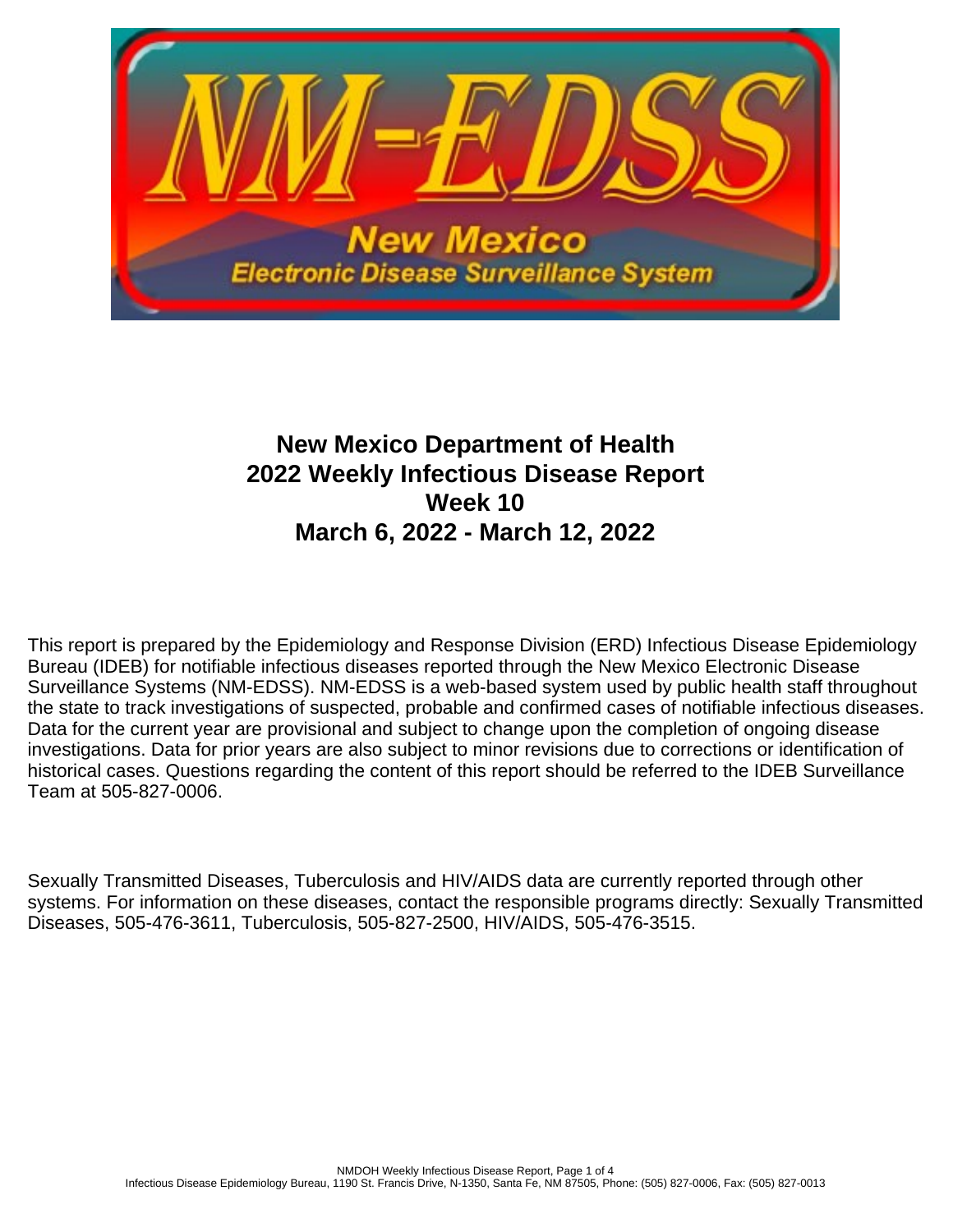## **Monthly Trends for Selected Notifiable Infectious Diseases As of March 12, 2022**

Includes probable and confirmed cases only.

Data for the current year are provisional and may change significantly upon the completion of ongoing investigations. Data for prior years are also subject to minor revisions due to corrections or identification of historical cases.

#### **Number of Reported Cases of Campylobacteriosis by Month**

#### **Number of Reported Cases of Salmonellosis by Month**











 **Number of Reported Cases of Shigellosis by Month**





Number of Reported cases

Number of Reported cases

 $0 -$ 

20

40

60

80

100

 **Number of Reported Cases of Shiga toxin-producing E. coli by Month**



2022 --- Average, last 5 years

Month Jan Feb Mar Apr May Jun Jul Aug Sep Oct Nov Dec



NMDOH Weekly Infectious Disease Report, Page 2 of 4<br>Infectious Disease Epidemiology Bureau, 1190 St. Francis Drive, N-1350, Santa Fe, NM 87505, Phone: (505) 827-0006, Fax: (505) 827-0013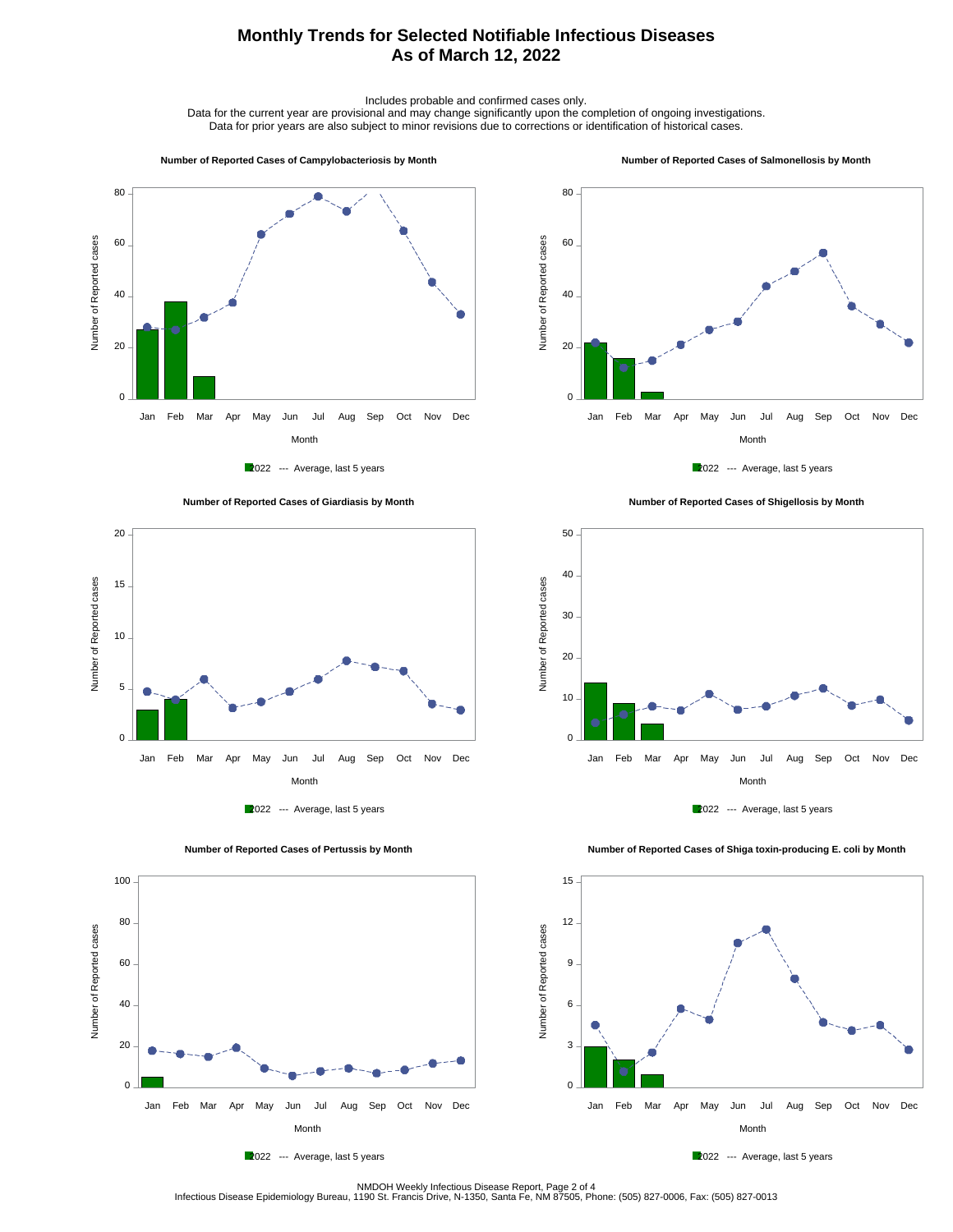## **Summary of Notifiable Infectious Diseases Reported to the New Mexico Electronic Disease Surveillance System (NM-EDSS) As of March 12, 2022**

Includes probable and confirmed cases only.<br>Data for the current year are provisional and may change significantly upon the completion of ongoing investigations.<br>Data for prior years are also subject to minor revisions due

| Condition                                         | <b>This</b><br>week | 5-year<br>weekly<br>average | Week<br>diff | Last 4<br>weeks | 5-year<br>4-week<br>average | Last 4<br>weeks<br>diff | <b>YTD</b><br>2022 | 5-year<br><b>YTD</b><br>average | <b>YTD</b><br>diff | <b>Total</b><br>2021    | <b>Total</b><br>2020 |
|---------------------------------------------------|---------------------|-----------------------------|--------------|-----------------|-----------------------------|-------------------------|--------------------|---------------------------------|--------------------|-------------------------|----------------------|
| 2019 Corona Virus                                 | 1178                | 328                         | 850          | 10632           | 1528                        | 9104                    | 141361             | 7710                            | 133651             | 204343                  | 149466               |
| Acute flaccid myelitis                            | 0                   | 0                           | 0            | 0               | 0                           | 0                       | $\pmb{0}$          | 0                               | 0                  | 0                       | 0                    |
| Amebiasis                                         | 0                   | 0                           | 0            | 0               | 0                           | $\mathbf 0$             | $\pmb{0}$          | 0                               | $\mathbf 0$        | $\pmb{0}$               | 0                    |
| Botulism, foodborne                               | 0                   | 0                           | 0            | 0               | $\pmb{0}$                   | $\pmb{0}$               | $\pmb{0}$          | 0                               | $\pmb{0}$          | 0                       | 0                    |
| Botulism, infant                                  | 0                   | 0                           | $\pmb{0}$    | 0               | 0                           | 0                       | $\pmb{0}$          | 0                               | $\pmb{0}$          | $\overline{\mathbf{c}}$ | $\mathbf{1}$         |
| Botulism, wound                                   | 0                   | $\mathsf 0$                 | 0            | 0               | $\pmb{0}$                   | $\mathbf 0$             | 0                  | 0                               | $\pmb{0}$          | 5                       | $\mathbf{1}$         |
| <b>Brucellosis</b>                                | 0                   | 0                           | 0            | 0               | 0                           | 0                       | $\pmb{0}$          | 0                               | 0                  | $\overline{2}$          | 0                    |
| Campylobacteriosis                                | 6                   | 6                           | 0            | 27              | 28                          | $-1$                    | 65                 | 70                              | $-5$               | 665                     | 459                  |
| Chikungunya Virus                                 | 0                   | 0                           | 0            | 0               | 0                           | $\mathbf 0$             | $\mathbf 0$        | 0                               | $\mathbf 0$        | 1                       | 0                    |
| Cholera                                           | 0                   | $\mathsf 0$                 | $\pmb{0}$    | 0               | 0                           | $\pmb{0}$               | $\pmb{0}$          | 0                               | $\pmb{0}$          | $\mathbf{1}$            | 0                    |
| Colorado Tick Fever                               | 0                   | 0                           | 0            | 0               | 0                           | $\pmb{0}$               | 0                  | 0                               | $\pmb{0}$          | 0                       | 0                    |
| Cryptosporidiosis                                 | 0                   | $\mathbf{1}$                | $-1$         | $\overline{c}$  | $\overline{2}$              | $\pmb{0}$               | 8                  | $\overline{7}$                  | $\mathbf{1}$       | 66                      | 36                   |
| Cyclosporiasis                                    | 0                   | 0                           | 0            | 0               | 0                           | $\mathbf 0$             | $\mathbf{1}$       | 0                               | $\mathbf{1}$       | 12                      | 6                    |
| Cysticercosis (Taenia solium)                     | 0                   | 0                           | 0            | 0               | 0                           | $\mathbf 0$             | $\pmb{0}$          | 0                               | $\pmb{0}$          | 0                       | $\mathbf{1}$         |
| Dengue Fever                                      | 0                   | 0                           | 0            | 0               | 0                           | 0                       | $\pmb{0}$          | 0                               | $\pmb{0}$          | 0                       | $\mathbf{1}$         |
| Ehrlichiosis, chaffeensis                         | 0                   | $\pmb{0}$                   | 0            | 0               | $\pmb{0}$                   | $\mathbf 0$             | 0                  | 0                               | $\pmb{0}$          | 0                       | 0                    |
| Giardiasis                                        | 1                   | $\mathbf{1}$                | 0            | 3               | 5                           | $-2$                    | 8                  | 11                              | $-3$               | 39                      | 47                   |
| Group A Streptococcus, invasive                   | 5                   | 8                           | $-3$         | 32              | 28                          | 4                       | 93                 | 73                              | 20                 | 363                     | 320                  |
| Group B Streptococcus, invasive                   | 4                   | 5                           | $-1$         | 13              | 19                          | -6                      | 33                 | 48                              | $-15$              | 214                     | 230                  |
| Haemophilus influenzae, invasive                  | 0                   | $\mathbf{1}$                | $-1$         | 3               | 3                           | 0                       | 8                  | 11                              | $-3$               | 21                      | 29                   |
| Hansen disease (Leprosy)                          | 0                   | 0                           | 0            | 0               | 0                           | $\mathbf 0$             | 0                  | 0                               | $\pmb{0}$          | 0                       | 0                    |
| Hantavirus pulmonary syndrome                     | 0                   | 0                           | 0            | 0               | 0                           | $\mathbf 0$             | 0                  | 0                               | 0                  | $\mathbf{1}$            | $\mathbf{1}$         |
| Hemolytic uremic synd, postdiarrheal              | 0                   | 0                           | 0            | 0               | 0                           | $\mathbf 0$             | $\pmb{0}$          | 0                               | $\mathbf 0$        | $\pmb{0}$               | 0                    |
| Hepatitis A, acute                                | 0                   | $\mathbf{1}$                | $-1$         | 0               | 3                           | $-3$                    | $\mathbf{1}$       | 9                               | -8                 | 6                       | 10                   |
| Hepatitis B Viral Infection, Perinatal            | 0                   | $\pmb{0}$                   | 0            | $\mathbf 0$     | $\pmb{0}$                   | 0                       | $\mathbf 0$        | 0                               | 0                  | $\overline{2}$          | $\pmb{0}$            |
| Hepatitis B virus infection, Chronic              | 6                   | 3                           | 3            | 15              | 13                          | $\overline{2}$          | 34                 | 29                              | 5                  | 130                     | 104                  |
| Hepatitis B, acute                                | $\mathbf{1}$        | $\pmb{0}$                   | $\mathbf{1}$ | $\mathbf{1}$    | $\mathsf 0$                 | $\mathbf{1}$            | $\mathbf{1}$       | $\mathbf{1}$                    | $\mathsf 0$        | 3                       | $\mathsf 0$          |
| Hepatitis C Virus Infection, chronic or resolved* | 55                  | $37\,$                      | 18           | 105             | 147                         | $-42$                   | 319                | 367                             | $-48$              | 383                     | 246                  |
| Hepatitis C, acute                                | 3                   | $\pmb{0}$                   | 3            | $\overline{4}$  | $\overline{2}$              | $\overline{2}$          | 5                  | 4                               | $\mathbf{1}$       | 0                       | $\mathbf{1}$         |
| Hepatitis E, acute                                | 0                   | $\pmb{0}$                   | 0            | 0               | $\pmb{0}$                   | $\mathsf 0$             | $\pmb{0}$          | 0                               | $\mathsf 0$        | 0                       | 0                    |
| Influenza-associated Pediatric Mortality          | 0                   | $\pmb{0}$                   | 0            | 0               | $\pmb{0}$                   | $\mathsf 0$             | $\pmb{0}$          | $\overline{\mathbf{c}}$         | $-2$               | 0                       | 3                    |
| Legionellosis                                     | 0                   | $\pmb{0}$                   | 0            | 3               | $\mathbf{1}$                | $\overline{2}$          | $\overline{4}$     | $\overline{c}$                  | $\overline{2}$     | 23                      | 17                   |
| Listeriosis                                       | 0                   | $\pmb{0}$                   | 0            | 0               | $\pmb{0}$                   | $\pmb{0}$               | $\mathbf{1}$       | 0                               | $\mathbf{1}$       | 3                       | 4                    |
| Lyme disease                                      | 0                   | $\pmb{0}$                   | 0            | 0               | $\pmb{0}$                   | 0                       | 0                  | 0                               | $\mathbf 0$        | $\overline{2}$          | $\mathbf 0$          |
| Malaria                                           | 0                   | $\pmb{0}$                   | 0            | 0               | $\pmb{0}$                   | $\pmb{0}$               | $\pmb{0}$          | 0                               | $\mathsf 0$        | $\mathbf{1}$            | $\mathbf{1}$         |
| Measles (Rubeola)                                 | 0                   | $\pmb{0}$                   | 0            | 0               | $\pmb{0}$                   | 0                       | 0                  | 0                               | 0                  | $\mathbf{1}$            | 0                    |

\*Data are affected by significant reporting delays